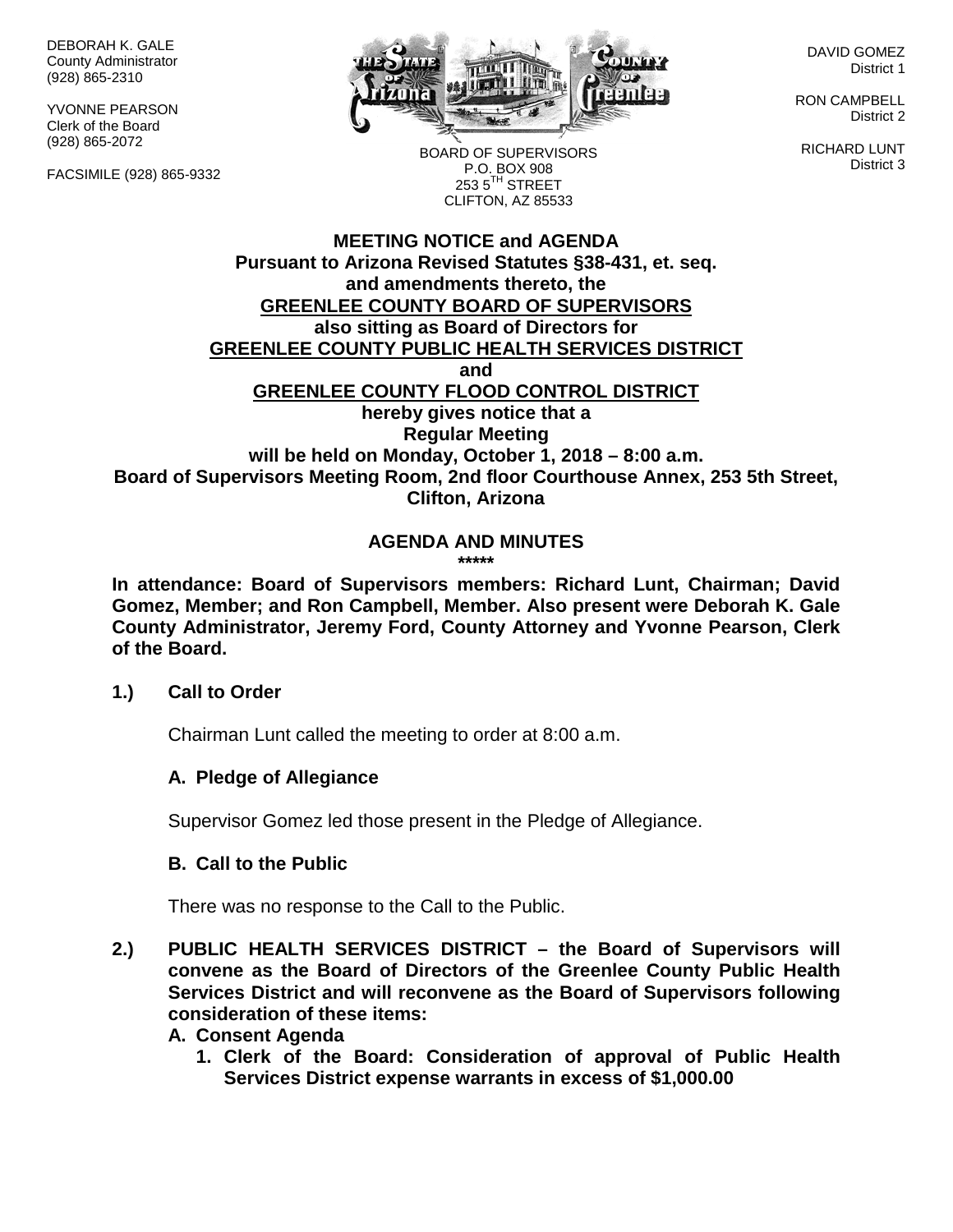Upon motion by Supervisor Gomez, seconded by Supervisor Campbell, and carried unanimously, the Board approved the Public Health Services District Consent Agenda as presented.

- **3.) FLOOD CONTROL DISTRICT – the Board of Supervisors will convene as the Board of Directors of the Greenlee County Flood Control District and will reconvene as the Board of Supervisors following consideration of these items:**
	- **A. Consent Agenda**
	- **1. Emergency Management Coordinator: Consideration of approval of the ALERT/Flood Warning System Maintenance and Improvements for fiscal year 2018/2019 in an amount not to exceed \$50,258.00 to be paid with budgeted Flood Control District funds**

Upon motion by Supervisor Gomez, seconded by Supervisor Campbell, and carried unanimously, the Board approved the Flood Control District Consent Agenda as presented.

# **4.) Pam Pollock, Clerk of the Superior Court**

# **A. Discussion/Action regarding the Appointment of Madeline Montoya as Chief Deputy Superior Court Clerk**

Ms. Pollock announced that her Chief Deputy, Mary Salazar, has retired after 18 years of service to Greenlee County. She expressed her sincere gratitude for Ms. Salazar's hard work and dedication. Ms. Pollock requested the appointment of Madeline Montoya to the position of Chief Deputy Clerk of the Superior Court and stated that Ms. Montoya has been an employee in her office since 2013 and is very qualified for the position. Upon motion by Supervisor Campbell, seconded by Supervisor Gomez, and carried unanimously, the Board appointed Madeline Montoya to the position of Chief Deputy Clerk of the Superior Court.

### **B. Discussion/Action regarding the Employee Transaction Form for Madeline Montoya, Chief Deputy Superior Court Clerk**

Upon motion by Supervisor Campbell, seconded by Supervisor Gomez, and carried unanimously, the Board approved the request as presented.

### **5.) Tony Hines, Public Works Manager – Facilities/Fleet**

**A. Discussion/Action regarding soliciting bids to purchase three (3) 4X4 Police Pursuit Vehicles (PPV) SUV's and one (1) transport van for the Sheriff's Office**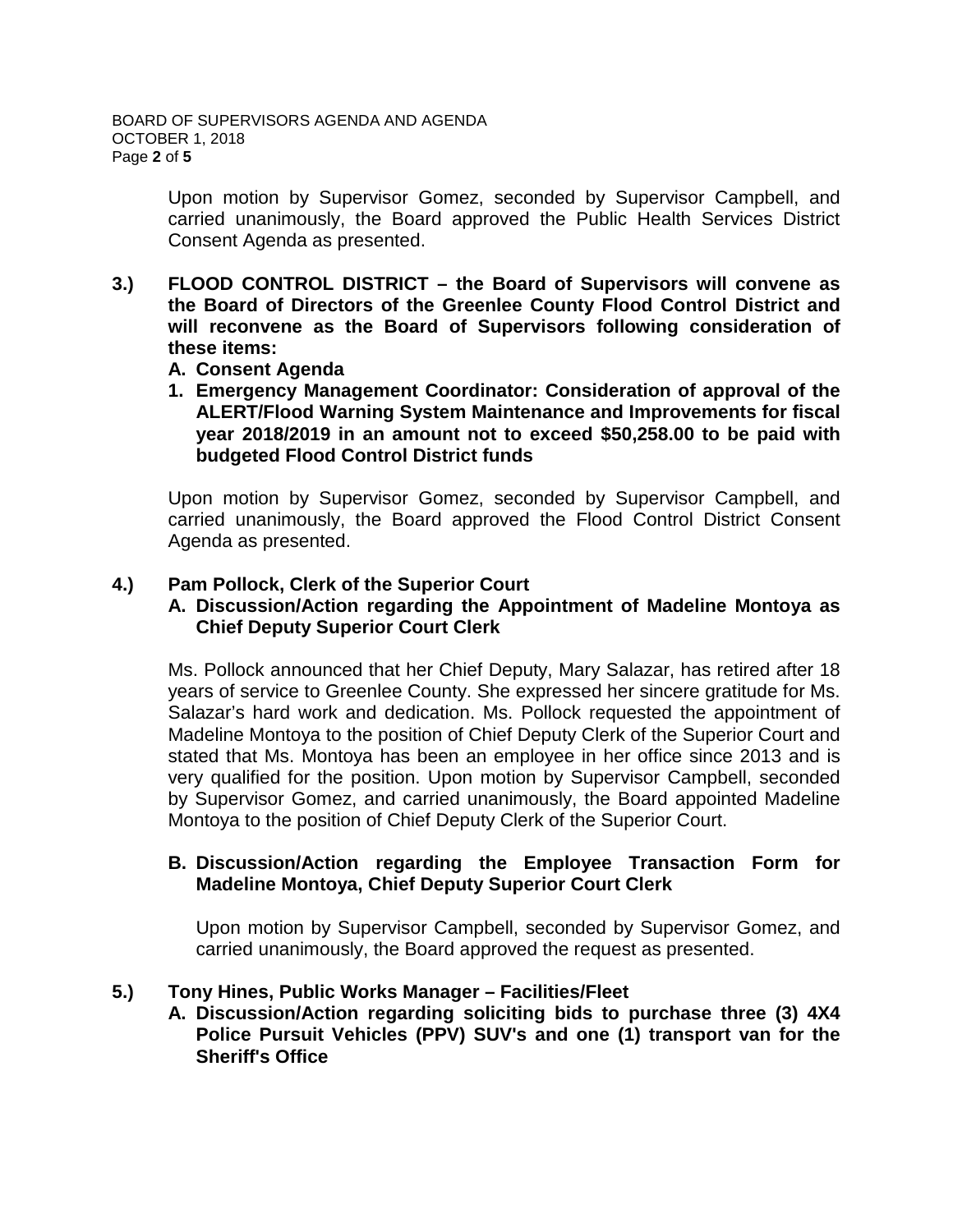Upon motion by Supervisor Campbell, seconded by Supervisor Gomez, and carried unanimously, the Board approved the request as presented with bidding for upfitting the vehicles to be done separately at a later date.

### **6.) Kay Gale, County Administrator**

#### **A. Discussion/Action regarding the adoption of Resolution 18-10-01 regarding distracted driving caused by the use of portable communication devices while operating a motor vehicle**

Upon motion by Supervisor Gomez, seconded by Supervisor Campbell, and carried unanimously, the Board adopted Resolution 18-10-01 regarding distracted driving caused by the use of portable communication devices while operating a motor vehicle.

# **RESOLUTION 18-10-01**

## **A RESOLUTION OF THE GREENLEE COUTY BOARD OF SUPERVISORS REGARDING DISTRACTED DRIVING CAUSED BY THE USE OF PORTABLE COMMUNICATION DEVICES WHILE OPERATING A MOTOR VEHICLE**

WHEREAS, texting while driving a motor vehicle and the use of portable communication devices has increased in recent years; and

WHEREAS, the use of portable communication devices and texting while driving a motor vehicle have contributed to the increase of injuries, deaths, property damage, health care costs and auto insurance rates; and

WHEREAS, motorists who operate portable communication devices and/or text while driving a motor vehicle are statistically more likely to become involved in a traffic accident; and

WHEREAS, it is the desire of the Greenlee County Board of Supervisors to promote and encourage healthy and safe behaviors for all of its citizens.

NOW, THEREFORE, BE IT RESOLVED, by the Greenlee County Board of Supervisors that all citizens be cognizant of the dangers of distracted driving caused by the use of portable communication devices while operating a motor vehicle and to consider only using the devices if it can be operated as a "HANDS FREE MOBILE DEVICE".

PASSED AND ADOPTED by the Greenlee County Board of Supervisors this 1<sup>st</sup> day of October, 2018.

/s/ Richard Lunt, Chairman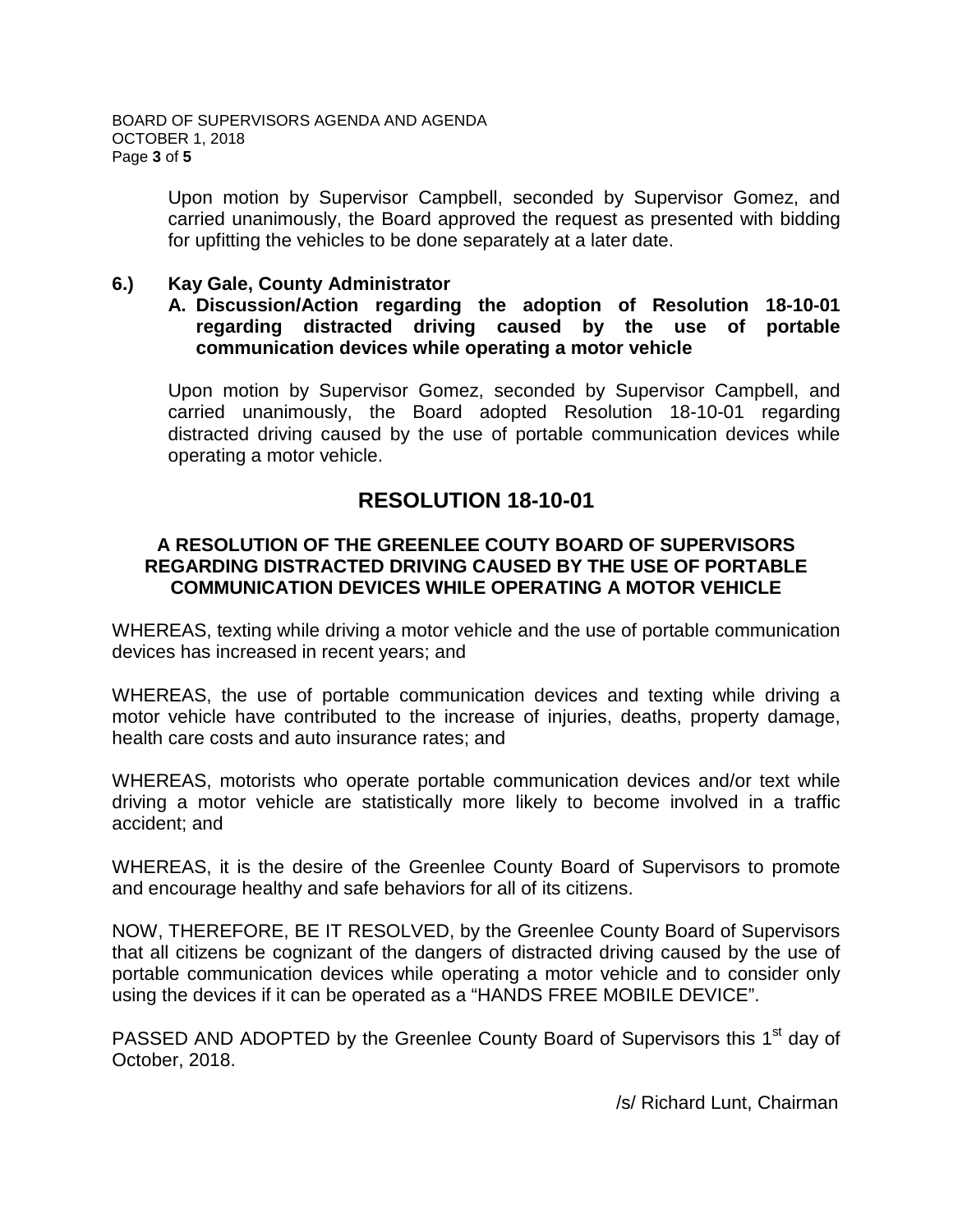BOARD OF SUPERVISORS AGENDA AND AGENDA OCTOBER 1, 2018 Page **4** of **5**

ATTEST: /s/ Yvonne Pearson, Clerk of the Board

### **B. County Supervisors Association (CSA) Legislative Priorities review**

Ms. Gale presented to the Board and reviewed the several CSA Legislative proposals to be considered and voted upon at the upcoming Legislative Summit for CSA to support and present to the legislature at the next session.

### **C. County and State budget and legislative issues**

Ms. Gale had no issues to present for this item.

#### **D. Calendar of Events**

The Calendar of Events was reviewed.

#### **7.) Consent Agenda**

- **A. Clerk of the Board: Consideration of approval of expense warrants in excess of \$1,000.00 – Voucher 1025; 1026**
- **B. Clerk of the Board: Consideration of appointment of Greenlee County Extension Advisory Board members: Terms expiring 06/30/2019 – Frank Downs, Dean Lunt; Terms expiring 06/30/2020 – Robert Lunt, Leon Reynolds, Steve Ahmann, Steve Rutherford, Shirley Winkle, Twig Winkle, Emily Muteb, Sabrina Dumas, Sara Ellington, Tom Powers**
- **C. IT Manager: Consideration of approval of Employee Transaction Form: D. Daniels, Help Desk Clerk**
- **D. County Sheriff: Consideration of approval of Employee Transaction Form: C. Bundy, Detention Officer II; J. Rios, Detention Officer II**
- **E. Public Works – Roads: Consideration of approval of Employee Transaction Form: A. Mulleneaux, Public Works Operations Tech III**

Chairman Lunt recused himself from voting on item "B" of the Consent Agenda due to a conflict.

Upon motion by Supervisor Gomez, seconded by Supervisor Campbell, and carried unanimously, the Board approved the Consent Agenda excluding item "B" as presented.

Supervisor Gomez made a motion to approve item "B" of the Consent Agenda as presented. Supervisor Campbell seconded and the motion passed. Chairman Lunt did not vote on this item.

#### **8.) Supervisor Reports**